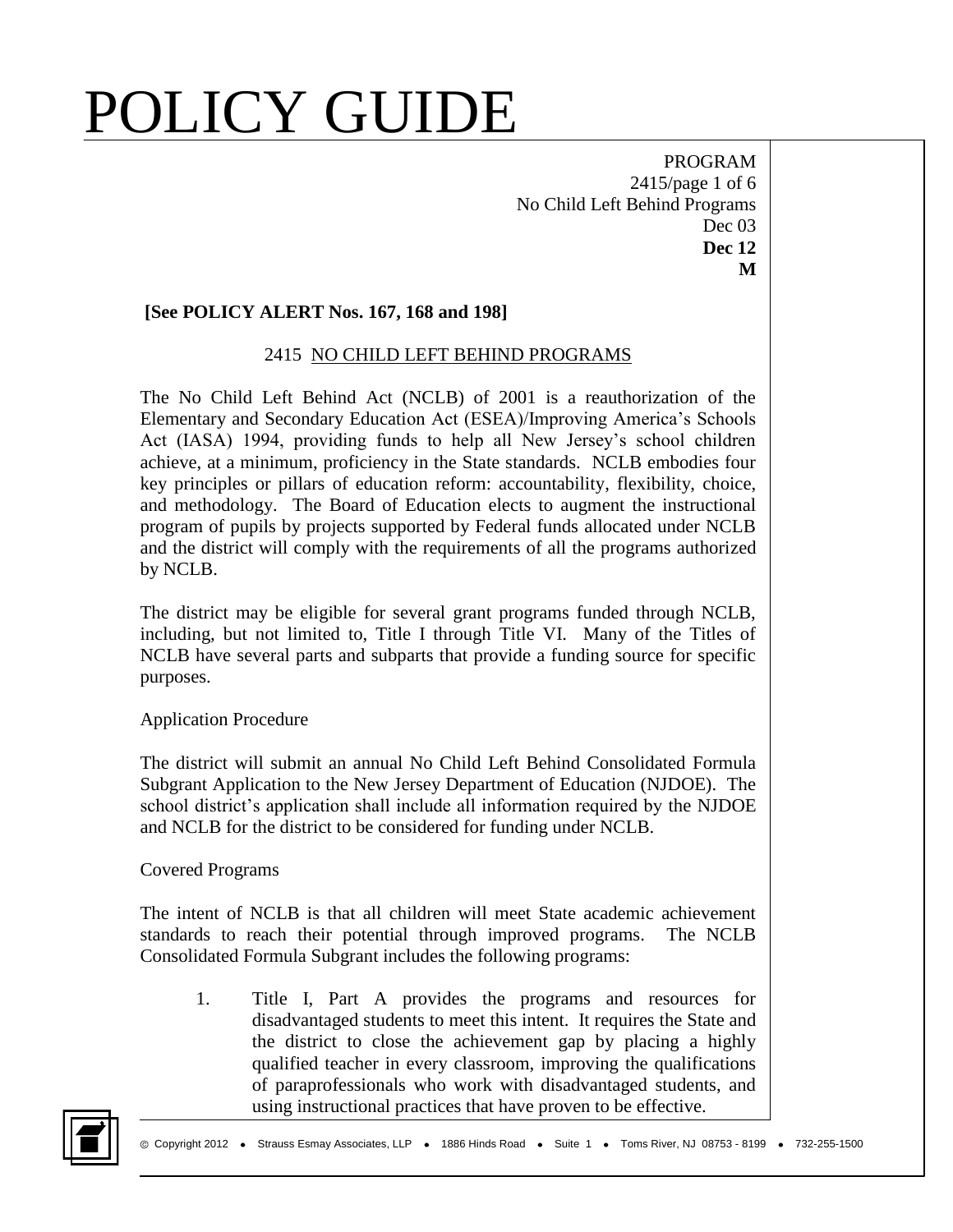PROGRAM 2415/page 2 of 6 No Child Left Behind Programs

- 2. Title I, Part D serves neglected and delinquent youth in institutions, community day programs, and correctional facilities to assure they also attain high academic levels of performance.
- 3. Title II, Part A provides the resources for improving teacher and Principal quality and increasing the number of highly qualified teachers and Principals in classrooms and schools, thereby raising student achievement in the academic subjects. It focuses on preparing, training, and recruiting high-quality teachers and Principals and requires the State to develop plans with annual measurable objectives that will ensure all teachers teaching in core academic subjects are highly qualified by the end of the 2005-2006 school year.
- 4. Title II, Part D facilitates comprehensive and integrated educational technology strategies that target the specific needs of individual schools. It improves student academic achievement through the use of technology in elementary and secondary schools, while addressing the digital divide such that every student is technologically literate by the end of eighth grade. Effective integration of technology resources and systems with teacher training and curriculum development are encouraged in order to identify and showcase best practices in educational technology.
- 5. Title III, Part A focuses on the teaching of English to limited English proficient (LEP) children, including immigrant children and youth.
- 6. Title IV, Part A provides resources for fostering a safe and drugfree learning environment that supports academic achievement.
- 7. Title V, Part A provides a flexible source of funding to help districts in the development and implementation of various innovative reform initiatives.
- 8. Title VI, Part B addresses the unique needs of rural school districts.
- 9. Title IX covers the general provisions applicable to some/all of the programs.

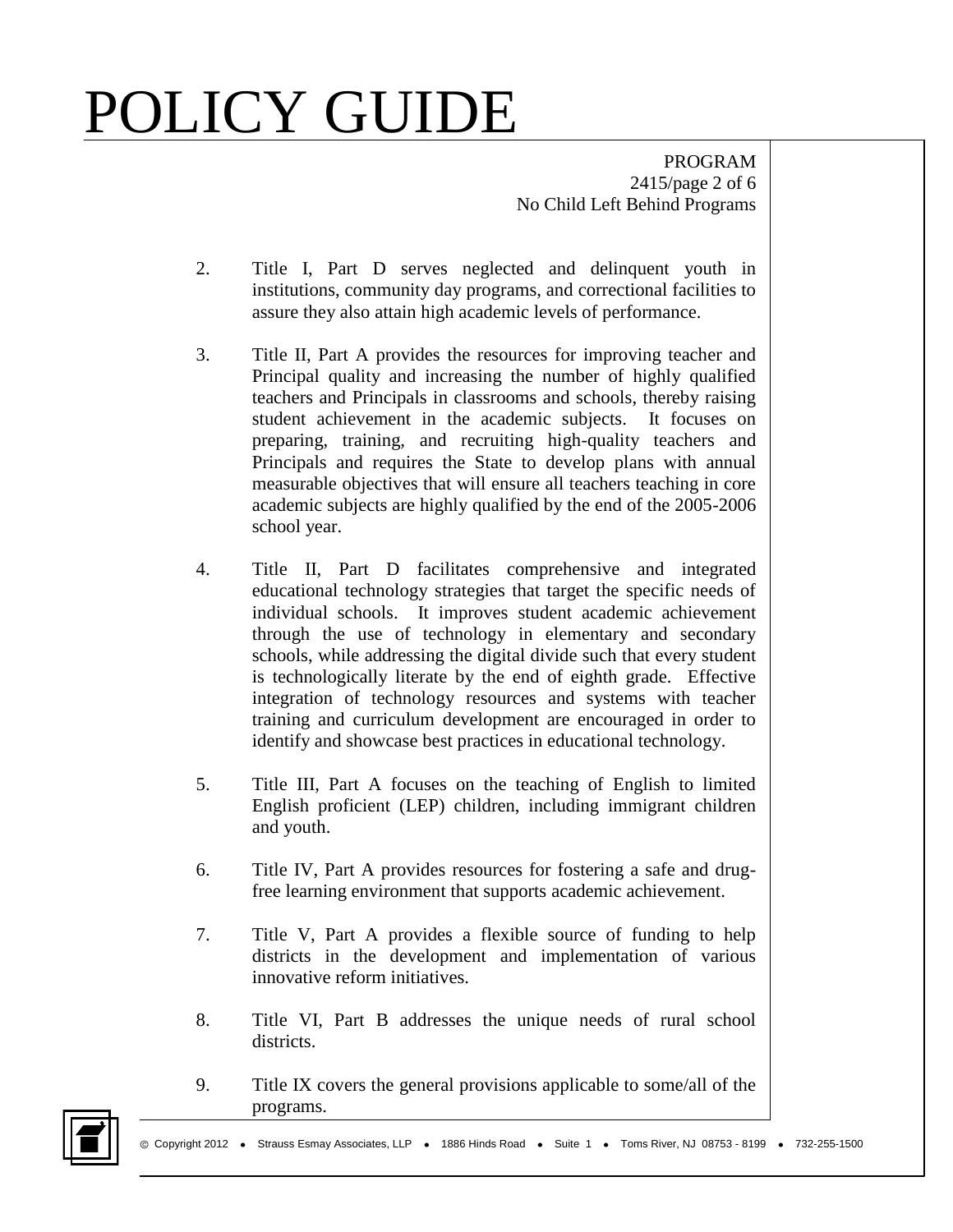PROGRAM 2415/page 3 of 6 No Child Left Behind Programs

Throughout NCLB, the use of solid research to improve teaching and learning as well as student behavior is required and promoted, and parent(s)/legal guardian(s) are provided with information and options to improve the educational opportunities provided for their children. The emphasis on scientifically based methodology encourages the use of teaching techniques and practices that are founded on research and proven to produce positive results.

Title I

The largest Federal program supporting elementary and secondary education is Title I. NCLB strengthens Title I requirements for the State's assessments, accountability system, and support for school improvement. The law also establishes minimum qualifications for teachers and paraprofessionals in Title I programs.

The school district must use the best available measure for identifying children from low-income families to**:** identify eligible school attendance areas, determine the ranking of each area**,** and to determine allocations as identified in the Title I guidelines and regulations.

The school district will offer Title I services to eligible children enrolled in private elementary and secondary schools. The services and benefits will be equitable in comparison to services and benefits for participating public school children.

The school district will provide the New Jersey Department of Education assurances it will provide the maximum coordination between the Title I program, the regular school program, and services provided by other programs for specialized populations. The Title I program will consider the special needs of homeless children, migrant children, children with disabilities and limited English proficient (LEP) children. Title I funds will be reserved so that migrant children who are otherwise eligible to receive Title I services, even if they arrive during the school year, are served.

Type of Title I Program

The school district will offer a \_\_\_\_\_\_\_\_\_\_\_\_ **(School-wide or Target Assistance or Public School Choice)** Title I program.

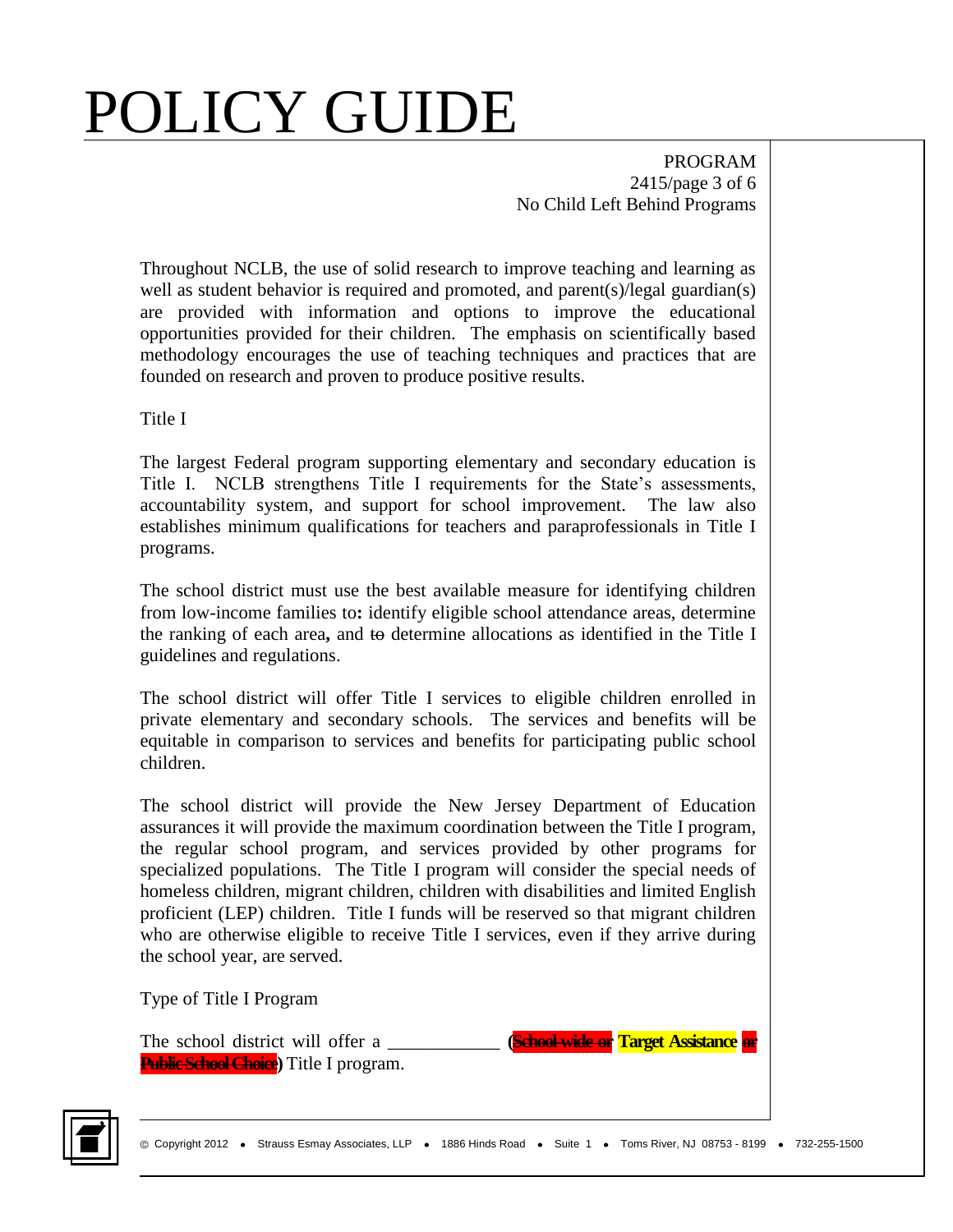PROGRAM 2415/page 4 of 6 No Child Left Behind Programs

#### **[**\_\_ School-wide Program

High-poverty schools (those with 40% or more pupils from low-income families) are eligible to adopt school-wide programs to raise the achievement of lowachieving students by improving instruction throughout the entire school, thus using Title I funds to serve all children. A school-wide program must be established in accordance with the Title I guidelines and regulations and the New **Jersey Department of Education.** 

\_\_ Target Assistance Program

Schools that are not eligible for (or do not choose to operate) school-wide Title I programs must use Title I funds to provide targeted services to low-achieving students. A Target Assistance program must be established in accordance with the Title I guidelines and regulations and the New Jersey Department of Education.**]**

Academic Standards, Academic Assessments**,** and Accountability

The district will comply with the requirements as outlined in Policy 2415.01 - Academic Standards, Academic Assessments**,** and Accountability in accordance with the NJDOE and NCLB.

Fiscal Responsibility

The district will comply with the requirements as outlined in Policy 2415.02 Title I – Fiscal Responsibilities in accordance with the NJDOE and NCLB.

**Staff** 

The district will comply with the requirements as outlined in Policy 2415.03 – Highly Qualified Teachers in accordance with the NJDOE and NCLB. In addition, the district will ensure all paraprofessionals meet the requirements as required by NCLB and as outlined in Policy 4125 – Employment of Support Staff Members.

Parental Involvement

The district will comply with the requirements as outlined in Policy 2415.04 – Parental Involvement in accordance with the NJDOE and NCLB.

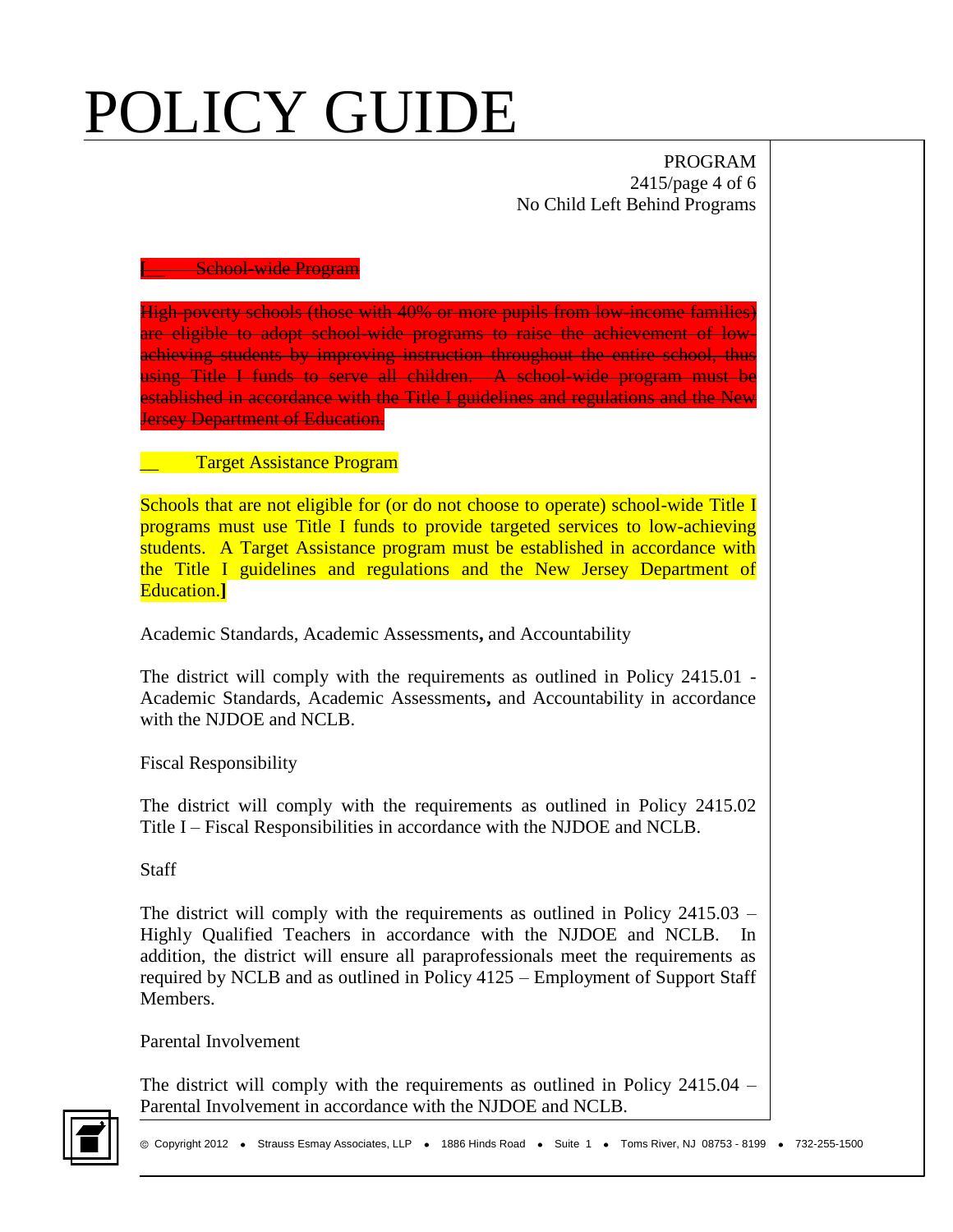PROGRAM 2415/page 5 of 6 No Child Left Behind Programs

Pupil Surveys, Analysis**,** and/or Evaluations

The Protection of Pupil Rights Amendment (PPRA) applies to school districts that receive Federal funding from the United States Department of Education. The district will comply with the requirements as outlined in Policy 2415.05 - Pupil Surveys, Analysis**,** and/or Evaluations in accordance PPRA.

Unsafe School Choice Option

In the event there is a school in the district designated as Persistently Dangerous or in accordance with the Victims of Violent Criminal Offenses as outlined in NCLB, the district will comply with the requirements of Policy 2415.06 – Unsafe School Choice Option in accordance with the NJDOE and NCLB.

## **Property**

Property acquired through Title I funds for use in public or private schools will be acquired in accordance with the Public School Contracts Law, will be held in title by the Board of Education, and will not be used for other purposes so long as it is required in the Title I program. Property no longer required for Title I purposes will be used for other, similarly funded projects or disposed of in accordance with State and Federal guidelines.

## Capital Expenses

The Superintendent will assure the district abides by New Jersey's Public Contracts Law; consults appropriate private school officials prior to making any decisions regarding capital expenses; ensure funds that are received to cover capital expenses provide equitable Title I services to private school pupils; ensure accounts for any capital funding is separately maintained; **and** assure lease purchase agreements are consistent with applicable statute and administrative code.

### Post-Award Requirements

The school district will maintain all project records for five years following the completion of the activity for which the funds were used. The school district will prepare and submit all reports as required by the State Department of Education in a timely manner.